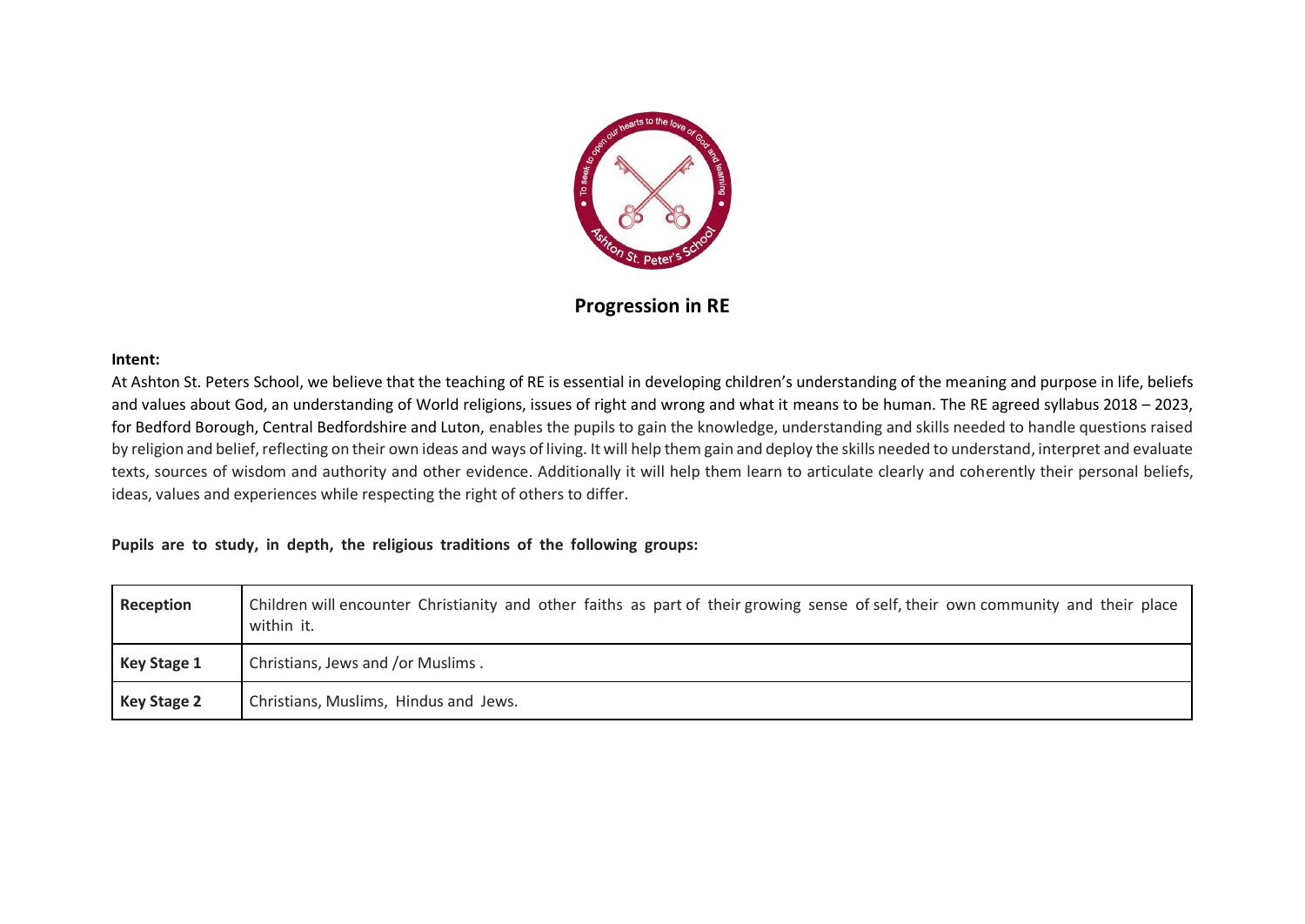## **What are we aiming for pupils to achieve? (**End-of-phase outcomes)

Each of the three elements of the teaching and learning approach is important, and pupils should make progress in all of them. Below are the end-of-phase outcomes for each element. Each unit provides learning outcomes specific to each question, leading to these end-of-phase outcomes. Teachers will recognise that this approach balances skills with core knowledge. The outcomes on this page are woven into every aspect of the planning, teaching, learning and assessment of this syllabus. They are the statutory key to the RE syllabus.

| <b>Teaching and learning approach</b>                                                                                                                                                     | End of KS1, aged 7<br>Pupils can                                                                        | End of lower KS2, aged 9<br>Pupils can                                                                                                                        | End of KS2, aged 11<br>Pupils can                                                                                                                                           |
|-------------------------------------------------------------------------------------------------------------------------------------------------------------------------------------------|---------------------------------------------------------------------------------------------------------|---------------------------------------------------------------------------------------------------------------------------------------------------------------|-----------------------------------------------------------------------------------------------------------------------------------------------------------------------------|
| Element 1: Making sense of beliefs<br>Identifying and making sense of core<br>religious and non-religious beliefs                                                                         | - Identify some core beliefs and<br>concepts studied and give a simple<br>description of what they mean | - Identify and describe the core<br>beliefs and concepts studied                                                                                              | - Identify and explain the core<br>beliefs and concepts studied, using<br>examples from texts/sources of<br>authority in religions                                          |
| and concepts; understanding what<br>these beliefs mean within their<br>traditions; recognising how and why<br>sources of authority (such as texts)<br>are used, expressed and interpreted | - Give examples of how stories show<br>what people believe (e.g. the<br>meaning behind a festival)      | - Make clear links between<br>texts/sources of wisdom and<br>authority and the core concepts<br>studied                                                       | - Describe examples of ways in<br>which people use texts/sources of<br>wisdom and authority to make<br>sense of core beliefs and concepts                                   |
| in different ways; and developing<br>skills of interpretation.                                                                                                                            | - Give clear, simple accounts of what<br>stories and other texts mean to<br>believers                   | - Offer informed suggestions about<br>what texts/sources of wisdom and<br>authority can mean, and give<br>examples of what these sources<br>mean to believers | - Give meanings for texts/sources of<br>wisdom and authority studied,<br>comparing these ideas with some<br>ways in which believers interpret<br>texts/sources of authority |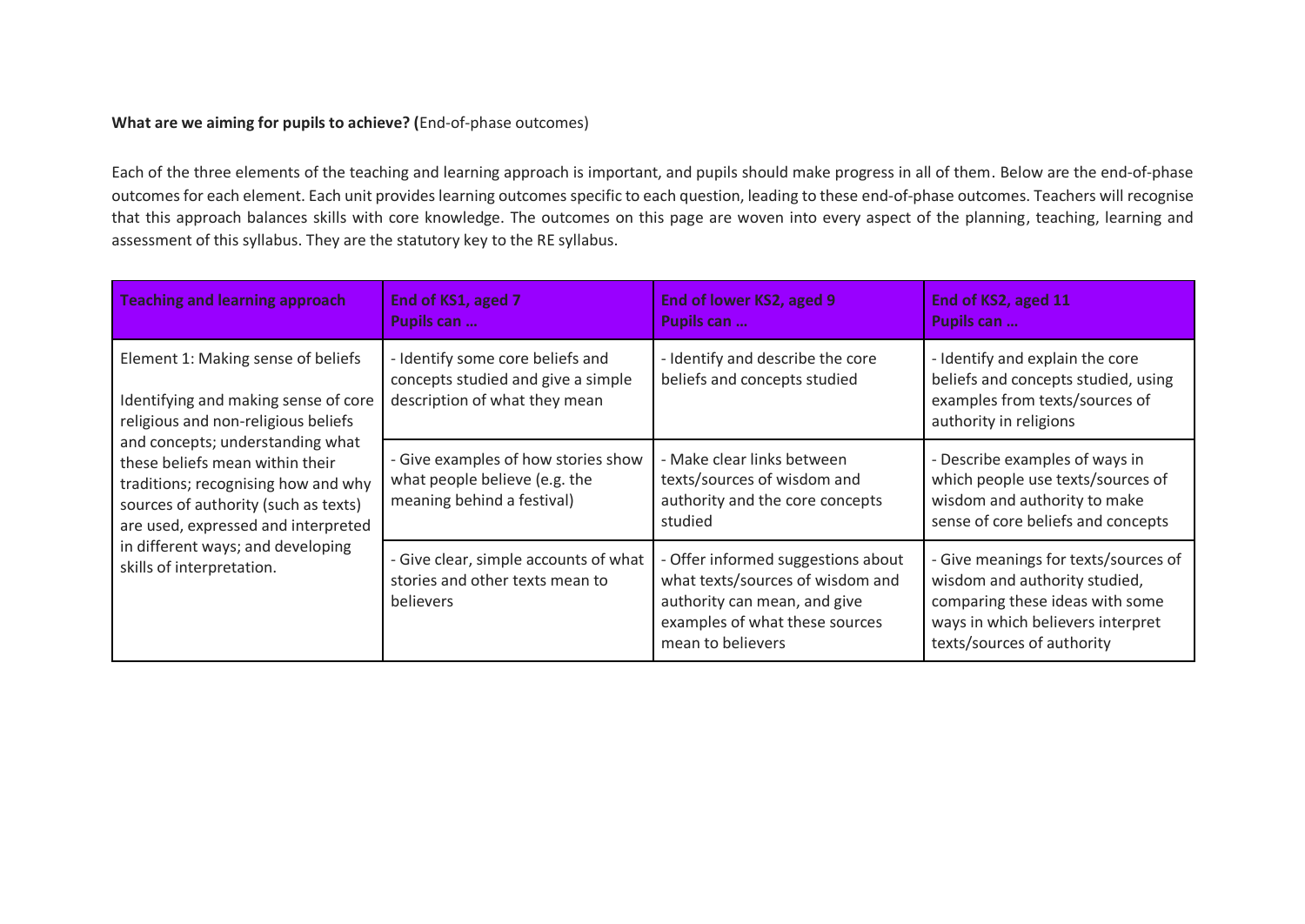| <b>Teaching and learning approach</b>                                                                                                                                                             | <b>End of KS1</b><br>Pupils can                                                                         | <b>End of lower KS2</b><br>Pupils can                                                                                                                                                                                             | <b>End of KS3</b><br>Pupils can                                                                                                                                                |
|---------------------------------------------------------------------------------------------------------------------------------------------------------------------------------------------------|---------------------------------------------------------------------------------------------------------|-----------------------------------------------------------------------------------------------------------------------------------------------------------------------------------------------------------------------------------|--------------------------------------------------------------------------------------------------------------------------------------------------------------------------------|
| Element 2: Understanding the<br>impact<br>Examining how and why people put<br>their beliefs into practice in diverse<br>ways, within their everyday lives,<br>within their communities and in the | - Give examples of how people use<br>stories, texts and teachings to guide<br>their beliefs and actions | - Make simple links between stories,<br>teachings and concepts studied and<br>how people live, individually and in<br>communities<br>- Describe how people show their<br>beliefs in how they worship and in<br>the ways they live | - Make clear connections between<br>what people believe and how they<br>live, individually and in communities                                                                  |
| wider world, appreciating and<br>appraising different ways of life and<br>ways of expressing meaning.                                                                                             | - Give examples of ways in which<br>believers put their beliefs into<br>practice                        | - Identify some differences in how<br>people put their beliefs into practice                                                                                                                                                      | - Using evidence and examples,<br>show how and why people put their<br>beliefs into practice in different<br>ways, e.g. in different communities,<br>denominations or cultures |

| Teaching and learning approach                                                                                                                                                                                                                                                                                                | <b>End of KS1</b>                                                                                                      | <b>End of lower KS2</b>                                                                                                                                                                                                                                                                                             | <b>End of KS2</b>                                                                                                                                                                                                                                                                                                                                            |
|-------------------------------------------------------------------------------------------------------------------------------------------------------------------------------------------------------------------------------------------------------------------------------------------------------------------------------|------------------------------------------------------------------------------------------------------------------------|---------------------------------------------------------------------------------------------------------------------------------------------------------------------------------------------------------------------------------------------------------------------------------------------------------------------|--------------------------------------------------------------------------------------------------------------------------------------------------------------------------------------------------------------------------------------------------------------------------------------------------------------------------------------------------------------|
|                                                                                                                                                                                                                                                                                                                               | Pupils can                                                                                                             | Pupils can                                                                                                                                                                                                                                                                                                          | Pupils can                                                                                                                                                                                                                                                                                                                                                   |
| Element 3: Making connections<br>Evaluating, reflecting on and<br>connecting the key concepts and<br>questions studied, so that pupils can<br>challenge the ideas studied, and<br>consider how these ideas might<br>challenge their own thinking; and<br>discerning possible connections<br>between the ideas and pupils' own | - Think, talk and ask questions about<br>whether the ideas they have been<br>studying have something to say to<br>them | - Raise important questions and<br>suggest answers about how far the<br>beliefs and practices studied might<br>make a difference to how pupils<br>think and live<br>- Make links between some of the<br>beliefs and practices studied and life<br>in the world today, expressing some<br>ideas of their own clearly | - Make connections between the<br>beliefs and practices studied,<br>evaluating and explaining their<br>importance to different people (e.g.<br>believers and atheists)<br>- Reflect on and articulate lessons<br>people might gain from the<br>beliefs/practices studied, including<br>their own responses, recognising<br>that others may think differently |